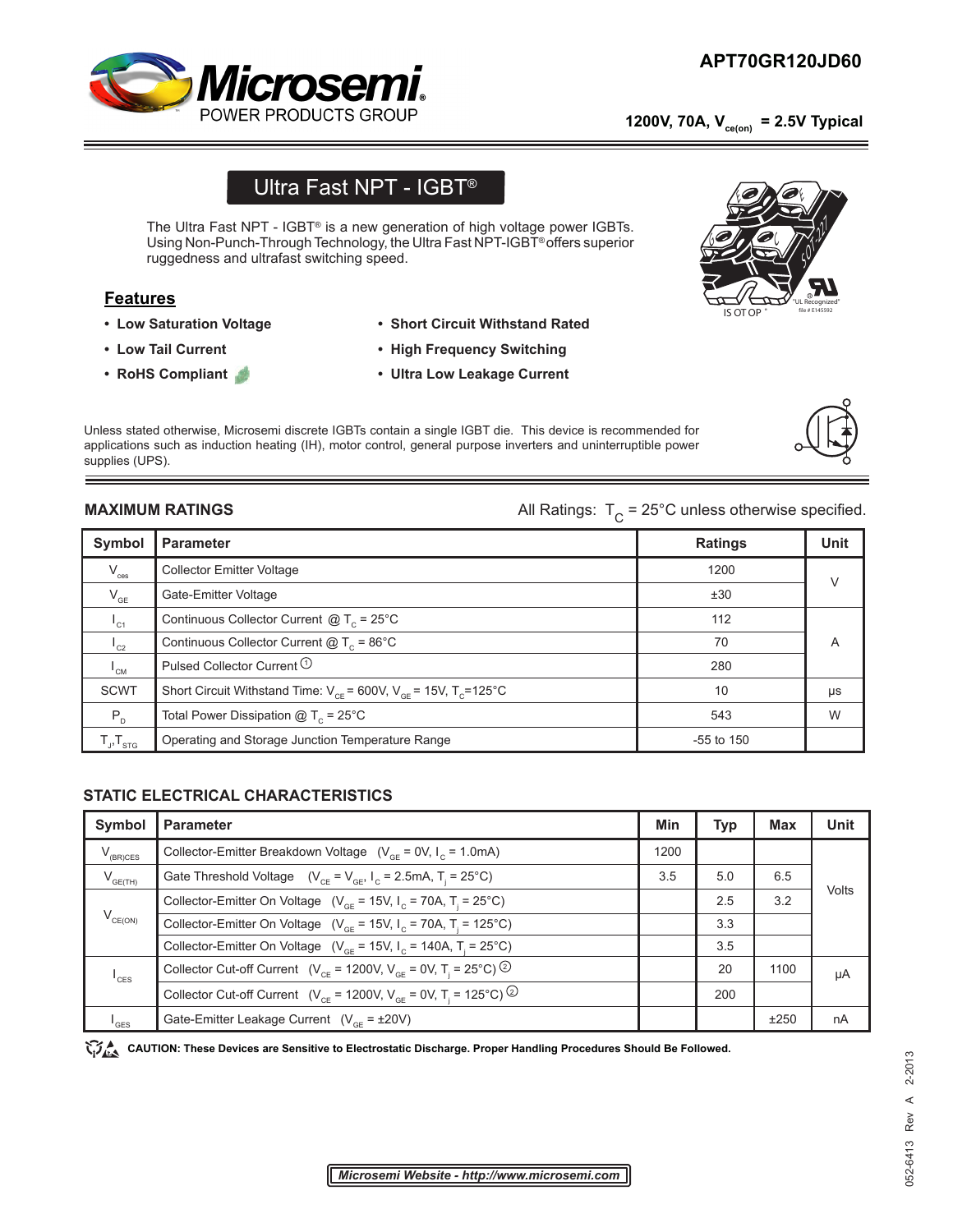#### **DYNAMIC CHARACTERISTICS**

| Symbol                                                           | <b>Parameter</b>                | <b>Test Conditions</b>                              | Min | <b>Typ</b> | <b>Max</b> | Unit   |
|------------------------------------------------------------------|---------------------------------|-----------------------------------------------------|-----|------------|------------|--------|
| $C_{\text{ies}}$                                                 | Input Capacitance               | Capacitance                                         |     | 7260       |            |        |
| $\mathsf{C}_\underline{\text{oes}}$                              | Output Capacitance              | $V_{GE} = 0V, V_{CE} = 25V$                         |     | 643        |            | pF     |
| $\mathsf{C}_{\textsf{res}}$                                      | Reverse Transfer Capacitance    | $f = 1$ MHz                                         |     | 199        |            |        |
| $V_{\text{GEP}}$                                                 | Gate to Emitter Plateau Voltage |                                                     |     | 7.5        |            | $\vee$ |
| $Q_q^{(3)}$                                                      | <b>Total Gate Charge</b>        | Gate Charge                                         |     | 412        | 544        |        |
| $\mathsf{Q}_\mathrm{ge}$                                         | Gate-Emitter Charge             | $V_{GF} = 15V$                                      |     | 48         | 62         |        |
| $\mathsf{Q}_\mathrm{gc}$                                         | Gate- Collector Charge          | $V_{CF}$ = 600V<br>$I_c = 70A$                      |     | 204        | 275        | nC     |
| $t_{\text{\tiny{d(0n)}}}$                                        | Turn-On Delay Time              | Inductive Switching (25°C)                          |     | 33         |            |        |
| $t_{\rm r}$                                                      | <b>Current Rise Time</b>        | $V_{cc}$ = 600V                                     |     | 48         |            |        |
| $t_{d(off)}$                                                     | Turn-Off Delay Time             | $V_{GE}$ = 15V                                      |     | 278        |            | ns     |
| $t_{\rm f}$                                                      | <b>Current Fall Time</b>        | $I_c = 70A$                                         |     | 64         |            |        |
| $E_{on2}$ <sup> <sub> sm2</sub></sup>                            | Turn-On Switching Energy        | $R_{\alpha}$ = 4.3 $\Omega^{\textcircled{\tiny 4}}$ |     | 3816       | 5720       |        |
| $E_{\text{off}}$                                                 | Turn-Off Switching Energy       | $T_1 = +25^{\circ}C$                                |     | 2582       | 3870       | μJ     |
| $\mathfrak{t}_{\scriptscriptstyle{\mathsf{d}(\mathsf{on})}}$     | Turn-On Delay Time              | Inductive Switching (125°C)                         |     | 33         |            |        |
| $t_{\rm r}$                                                      | <b>Current Rise Time</b>        | $V_{cc}$ = 600V                                     |     | 48         |            |        |
| $t_{d(off)}$                                                     | Turn-Off Delay Time             | $V_{GE}$ = 15V                                      |     | 320        |            | ns     |
| $t_{\rm f}$                                                      | <b>Current Fall Time</b>        | $I_c = 70A$                                         |     | 74         |            |        |
| $E_{on2}$                                                        | Turn-On Switching Energy        | $R_{G} = 4.3 \Omega^{(4)}$                          |     | 5651       | 8475       |        |
| $E_{\text{off}}^{\textcircled{\tiny{\textcircled{\tiny \dag}}}}$ | Turn-Off Switching Energy       | $T_{1}$ = +125°C                                    |     | 3323       | 4980       | μJ     |

#### **THERMAL AND MECHANICAL CHARACTERISTICS**

| Symbol                                             | <b>Characteristic / Test Conditions</b>                                              | Min                      | Typ                      | <b>Max</b>               | Unit          |  |
|----------------------------------------------------|--------------------------------------------------------------------------------------|--------------------------|--------------------------|--------------------------|---------------|--|
| $R_{\text{euc}}$                                   | Junction to Case Thermal Resistance (IGBT)                                           |                          | $\overline{\phantom{0}}$ | 0.23                     | $\degree$ C/W |  |
| $\mathsf{R}_{\scriptscriptstyle{\theta\text{JC}}}$ | Junction to Case Thermal Resistance (Diode)                                          | $\overline{\phantom{0}}$ | $\overline{\phantom{0}}$ | 0.56                     |               |  |
| $W_{\tau}$                                         | Package Weight                                                                       |                          | 1.03                     | $\overline{\phantom{a}}$ | 0Z            |  |
| Torque                                             | Terminals and Mounting Screws.                                                       |                          | -                        | 10                       | in·lbf        |  |
|                                                    |                                                                                      |                          | $\overline{\phantom{0}}$ | 1.1                      | $N \cdot m$   |  |
| Isolation                                          | RMS Voltage (50-60Hz Sinusoidal Waveform from Terminals to Mounting Base for 1 Min.) | 2500                     | $\overline{\phantom{0}}$ |                          | Volts         |  |

1 Repetitive Rating: Pulse width and case temperature limited by maximum junction temperature.

2 Pulse test: Pulse Width < 380*µs*, duty cycle < 2%.

3 See Mil-Std-750 Method 3471.

 $4$  R<sub>G</sub> is external gate resistance, not including internal gate resistance or gate driver impedance. (MIC4452)

 $5 E_{on2}$  is the clamped inductive turn on energy that includes a commutating diode reverse recovery current in the IGBT turn on energy loss. A combi device is used for the clamping diode.

6  $\,$  E<sub>off</sub> is the clamped inductive turn-off energy measured in accordance with JEDEC standard JESD24-1.<br>**Microsemi reserves the right to change, without notice, the specifications and information contained herein.** 



RECTANGULAR PULSE DURATION (SECONDS) **Figure 1, Maximum Effective Transient Thermal Impedance, Junction-To-Case vs Pulse Duration**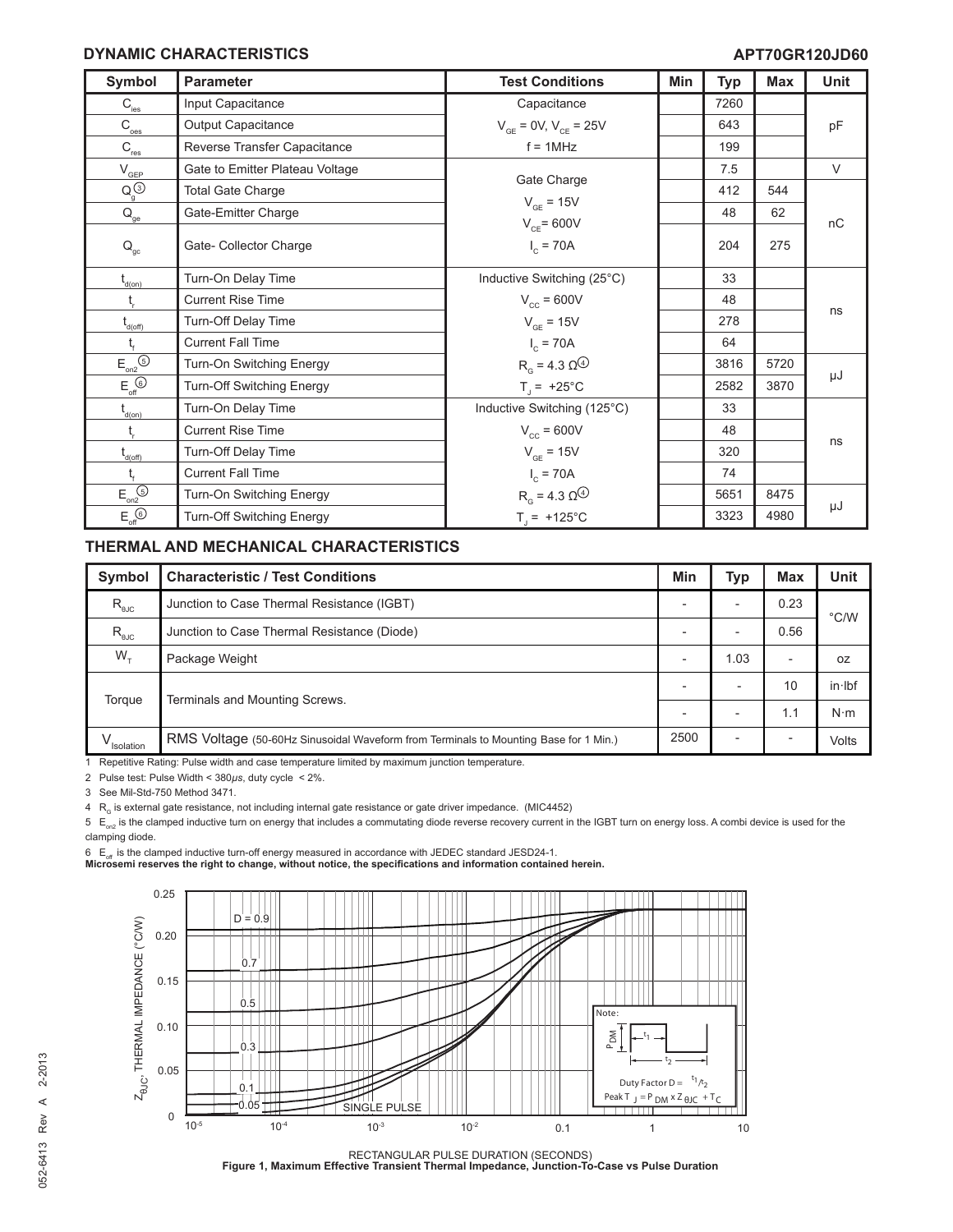#### **TYPICAL PERFORMANCE CURVES APT70GR120JD60**



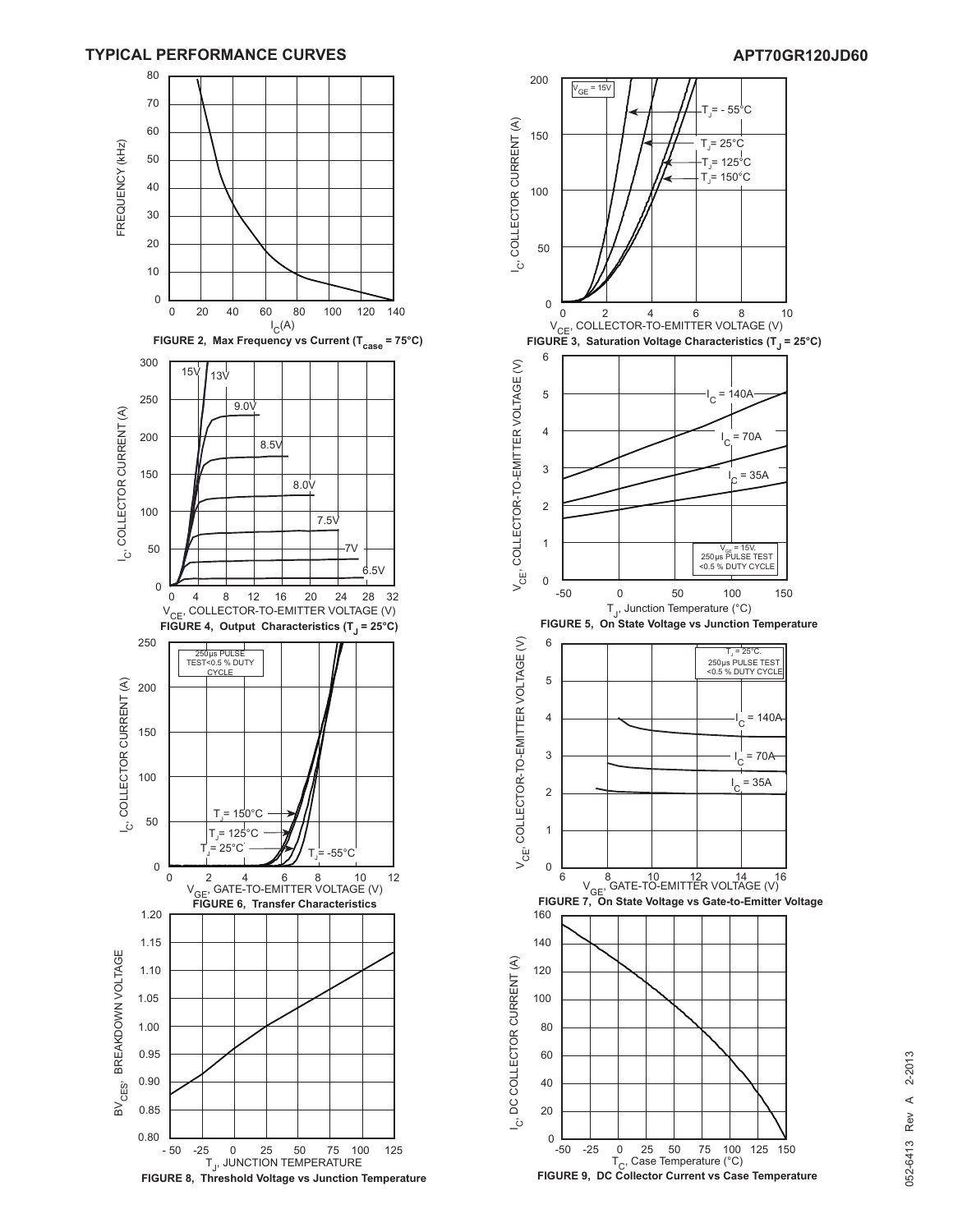

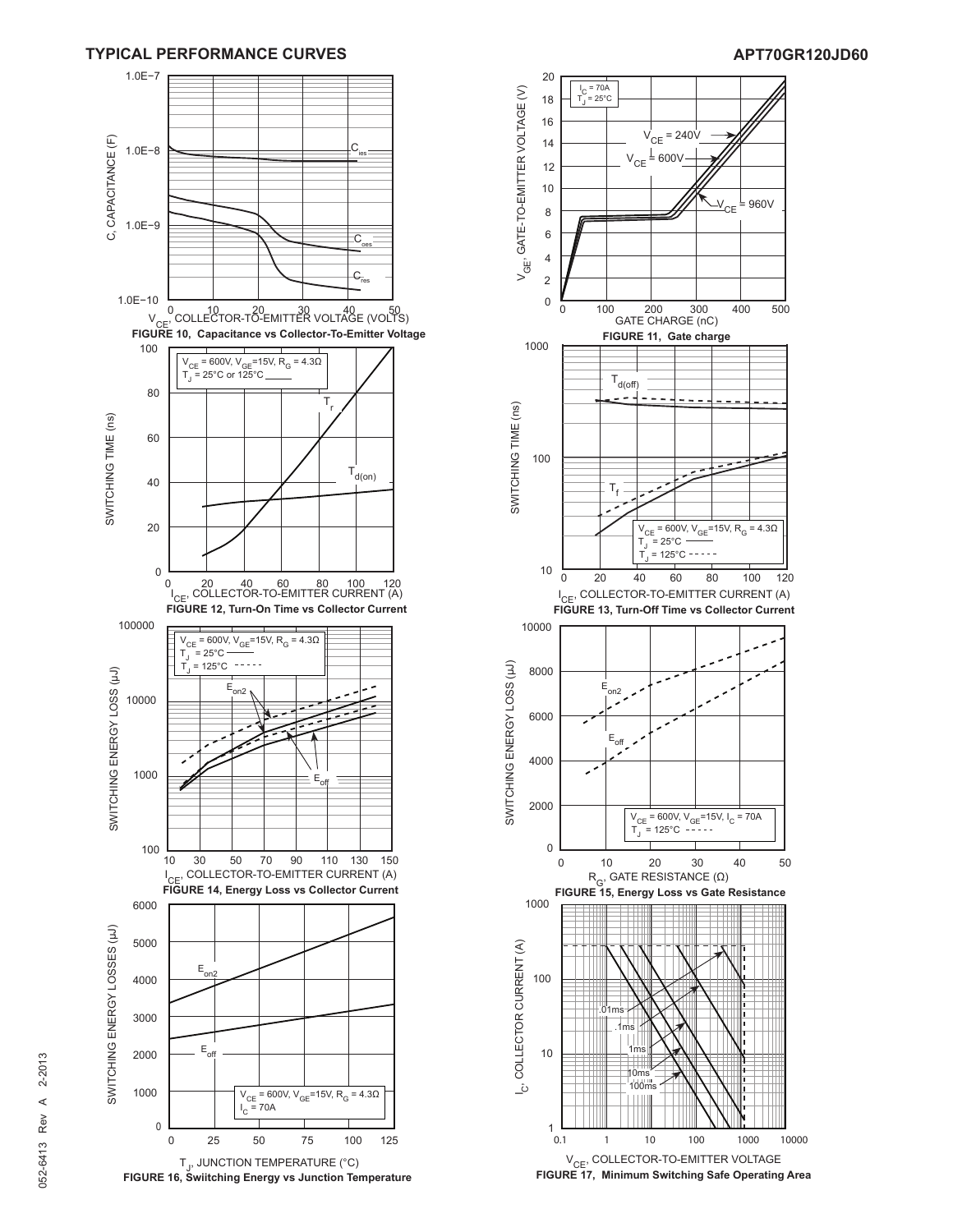### **ULTRAFAST SOFT RECOVERY RECTIFIER DIODE**

| <b>MAXIMUM RATINGS</b> |                                                                    | All Ratings: $T_c = 25^{\circ}$ C unless otherwise specified. |      |  |  |
|------------------------|--------------------------------------------------------------------|---------------------------------------------------------------|------|--|--|
|                        | <b>Symbol   Characteristic / Test Conditions</b><br>APT70GR120JD60 |                                                               |      |  |  |
| F(AV)                  | Maximum Average Forward Current ( $T_c$ = 92°C, Duty Cycle = 0.5)  | 60                                                            |      |  |  |
| F(RMS)                 | RMS Forward Current (Square wave, 50% duty)                        | 73                                                            | Amps |  |  |
| 'FSM                   | Non-Repetitive Forward Surge Current ( $T_1$ = 45°C, 8.3 ms)       | 540                                                           |      |  |  |

#### **STATIC ELECTRICAL CHARACTERISTICS**

|  | Symbol   Characteristic / Test Conditions |                          | Min | <b>Type</b> | <b>Max</b> | Unit  |
|--|-------------------------------------------|--------------------------|-----|-------------|------------|-------|
|  | <b>Forward Voltage</b>                    | $= 60A$                  |     | 2.5         |            |       |
|  |                                           | $L = 120A$               |     | 3.07        |            | Volts |
|  |                                           | $I_{r}$ = 60A, T = 125°C |     | 1.82        |            |       |

#### **DYNAMIC CHARACTERISTICS**

| Symbol           | <b>Characteristic</b>            | <b>Test Conditions</b>                                                                    | Min | <b>Typ</b> | <b>Max</b>               | Unit |
|------------------|----------------------------------|-------------------------------------------------------------------------------------------|-----|------------|--------------------------|------|
| $t_{rr}$         | Reverse Recovery Time            | $I_F = 1A$ , di <sub>r</sub> /dt = -100A/us,<br>$V_p = 30V$ , T <sub>1</sub> = 25°C       |     | 60         |                          | ns   |
| $t_{rr}$         | Reverse Recovery Time            |                                                                                           |     | 265        |                          |      |
| $Q_{rr}$         | Reverse Recovery Charge          | $I_F = 60A$ , di <sub>F</sub> /dt = -200A/µs<br>$V_{\rm p}$ = 800V, T <sub>c</sub> = 25°C |     | 560        |                          | nC   |
| <sup>I</sup> RRM | Maximum Reverse Recovery Current |                                                                                           |     | 5          |                          | Amps |
|                  | Reverse Recovery Time            |                                                                                           |     | 350        | $\overline{\phantom{a}}$ | ns   |
| $Q_{rr}$         | Reverse Recovery Charge          | $I_F = 60A$ , di <sub>F</sub> /dt = -200A/µs                                              |     | 2890       | $\overline{\phantom{a}}$ | nC   |
| RRM <sup>'</sup> | Maximum Reverse Recovery Current | $V_R = 800V$ , T <sub>c</sub> = 125°C                                                     |     | 13         | $\overline{\phantom{0}}$ | Amps |
| $t_{rr}$         | Reverse Recovery Time            | $I_F = 60A$ , di <sub>F</sub> /dt = -1000A/µs<br>$V_R = 800V$ , T <sub>c</sub> = 125°C    |     | 150        |                          | ns   |
| $Q_{rr}$         | Reverse Recovery Charge          |                                                                                           |     | 4720       |                          | nC   |
| 'RRM             | Maximum Reverse Recovery Current |                                                                                           |     | 40         |                          | Amps |

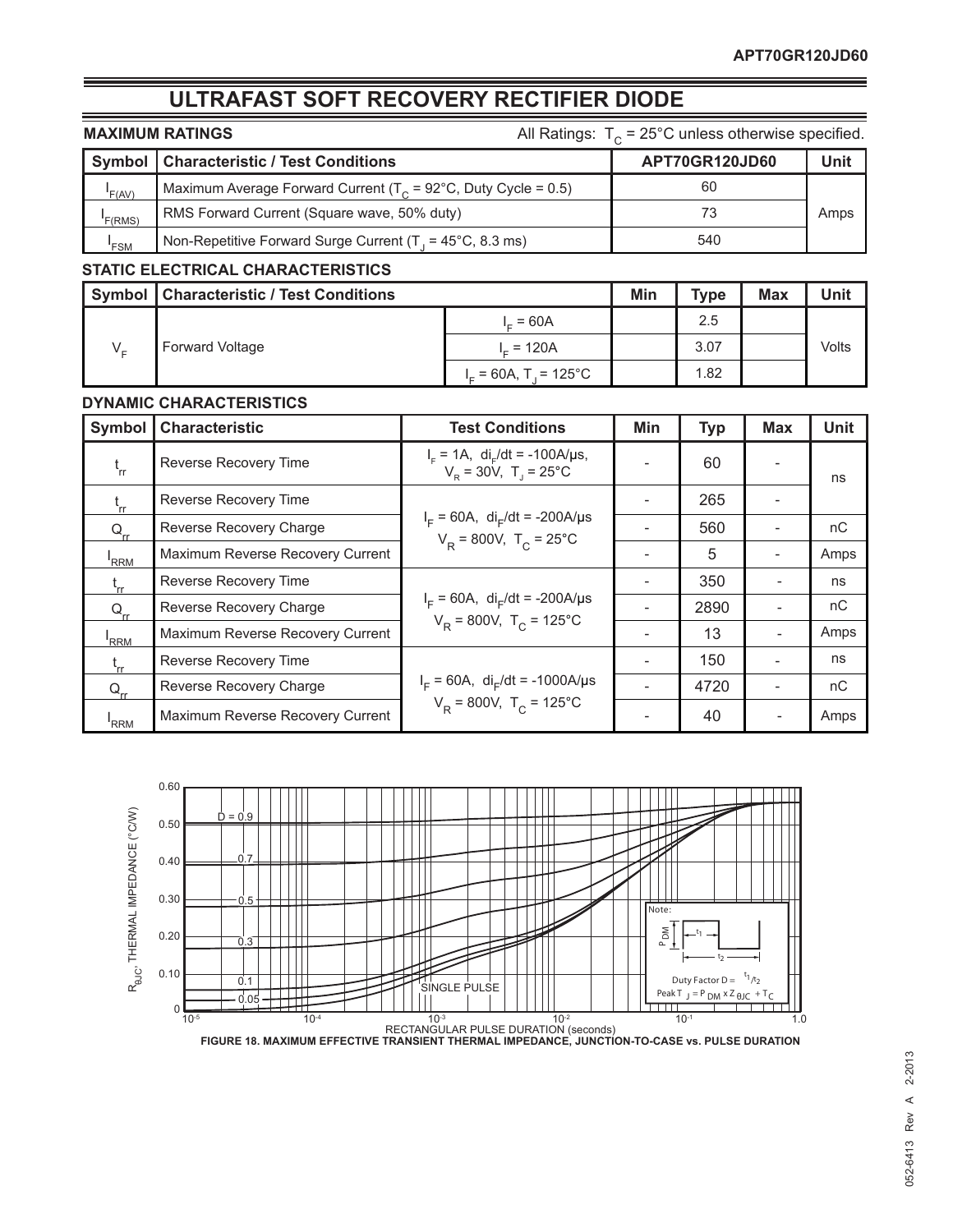**Dynamic Characteristics T**<sub>J</sub> = 25°C unless otherwise specified

**APT70GR120JD60**





 **Figure 23. Dynamic Parameters vs. Junction Temperature Figure 24. Maximum Average Forward Current vs. CaseTemperature**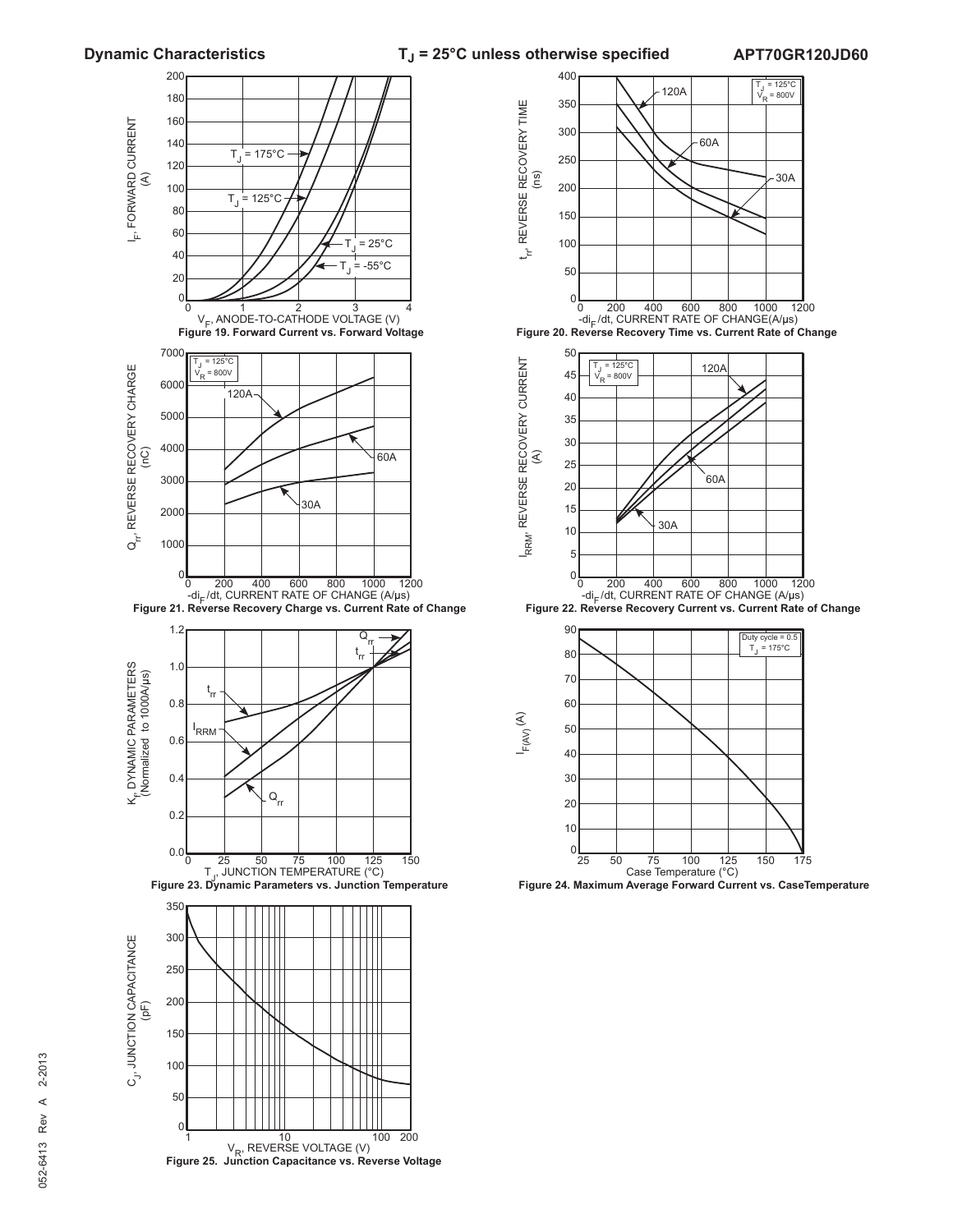

**Figure 27. Diode Reverse Recovery Waveform Definition**



#### **SOT-227 (ISOTOP®) Package Outline**

**Dimensions in Millimeters and (Inches)**